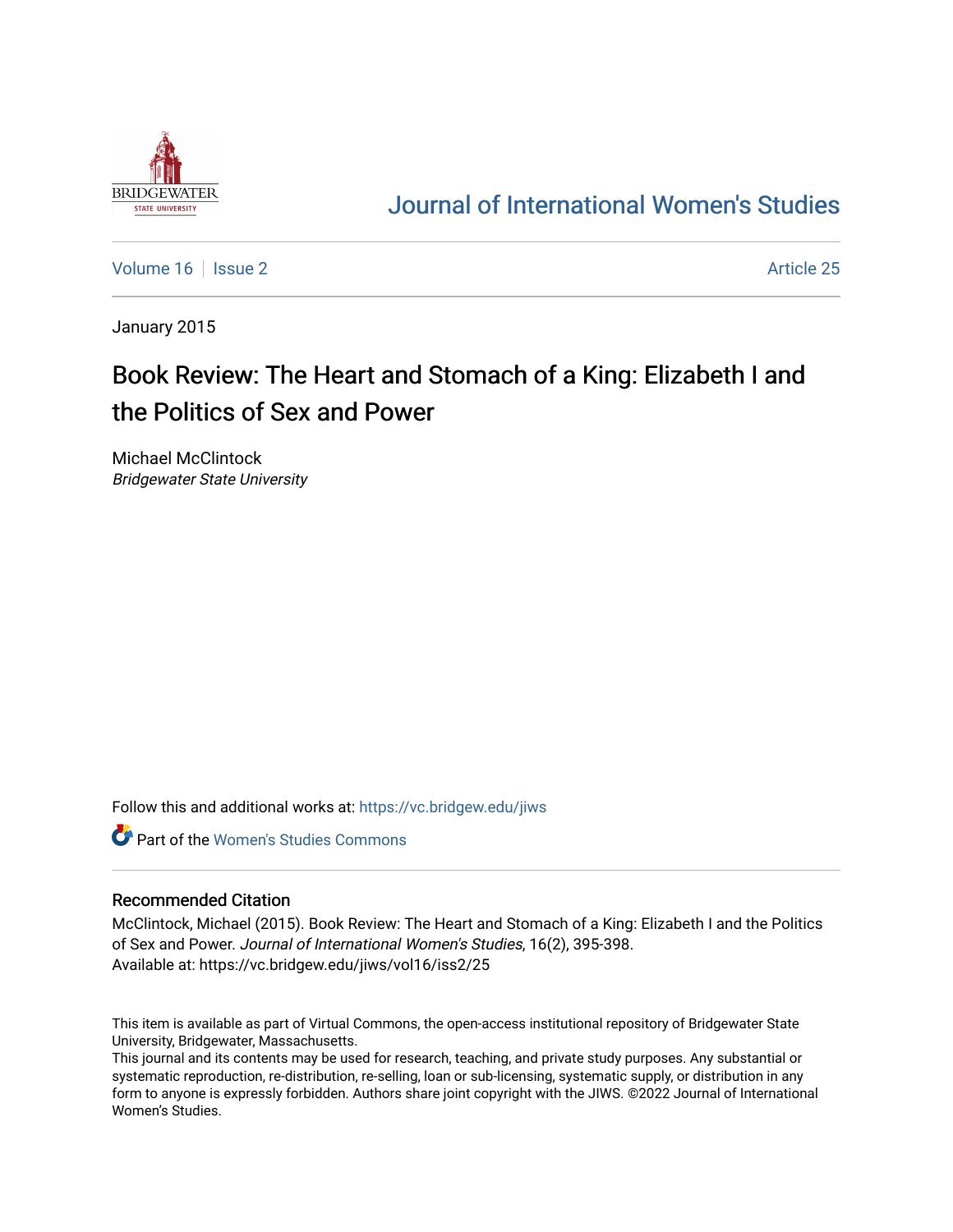#### McClintock: Book Review

This journal and its contents may be used for research, teaching and private study purposes. Any substantial or systematic reproduction, re-distribution, re-selling, loan or sub-licensing, systematic supply or distribution in any form to anyone is expressly forbidden. ©2015 Journal of International Women's Studies.

## **The Heart and Stomach of a King: Elizabeth I and the Politics of Sex and Power**

Second edition, by Carole Levin. 2014.

University of Pennsylvania Press, Philadelphia. Pp  $xx + 264$ . Includes 12 illustrations and index. \$27.50 paperback. ISBN 978-0-2240-1

## Reviewed by Michael McClintock<sup>1</sup>

In the twenty years separating the initial publication of Carole Levin's *The Heart and Stomach of a King* in 1994 from the second edition under review here, Queen Elizabeth I has been, according to Wikipedia, the subject of two Hollywood films (*Elizabeth* (1998) and *Elizabeth: The Golden Age* (2007), both starring Cate Blanchett), two BBC miniseries (*The Virgin Queen* (2005) with Anne-Marie Duff and *Elizabeth I* (2005) with Helen Mirren), and has appeared in smaller roles in several films, television shows, works of fiction, and video games; she even has a Twitter hashtag (#queenelizabethI). For an English monarch who has been dead for more than 400 years, Elizabeth I (1533-1603; reigned 1558-1603) continues to hold a powerful sway over both the popular and the academic imagination in the 21<sup>st</sup> century. For Levin, the key to Elizabeth's fascination lies in the two terms she highlights in her subtitle: sex and power. Elizabeth I successfully ruled England for 45 years as an unmarried woman, something unparalleled by any other female ruler of the period but also a source of cultural anxiety: Elizabeth along with her sister Queen Mary I (reigned 1553-1558) were the first women to be crowned Queen of England since the Norman Conquest in 1066. Elizabeth I remains a significant figure for us today not only as a resource for popular culture but also because, as Levin notes, despite our many differences from sixteenth-century England, women in positions of power still face difficulties that do not trouble their male counterparts. Levin points to Hillary Clinton and Sarah Palin in the United States, Michelle Bachelet in Chile, Angela Merkel in Germany, and Ellen Johnson Sirleaf of Liberia as examples of contemporary women in power behind whom "we perhaps can see the shadow of a long-dead queen" (xvi).

Levin's work is not a biography in the traditional sense. In her Preface to the Second Edition, Levin prefers the term "cultural biography" for her project. Inspired by the "poetics of culture" model offered by Stephen Greenblatt's *Renaissance Self-Fashioning*, Levin's *Heart and Stomach of a King* goes beyond the facts of Elizabeth's life to consider "how Elizabeth" represented herself and how people in turn responded to her as an unmarried woman in power" (xiii), looking not only at conventional historical sources but also at how Elizabeth was constructed socially in gossip, in rumors, in slander, and even in dreams. Levin begins with a brief Introduction outlining Elizabeth's life prior to assuming the throne in 1558 as well as some of the basic challenges Elizabeth faced as a woman in a position of power. Some of Levin's central questions include "how did [Elizabeth] transcend her gender and her unmarried, childless state, and in what ways was she trapped by it? What strategies did she use that were successful and which ones failed? What were the different ways in which her people responded to her? How did the image of the queen change in the reign of her successor, James I?" (4). The remaining chapters proceed in approximate chronological order and skilfully weave together the biographical and cultural elements of this cultural biography.

 $\overline{a}$ 

395

<sup>&</sup>lt;sup>1</sup> Associate Professor of English, Bridgewater State University, michael.mcclintock@bridgew.edu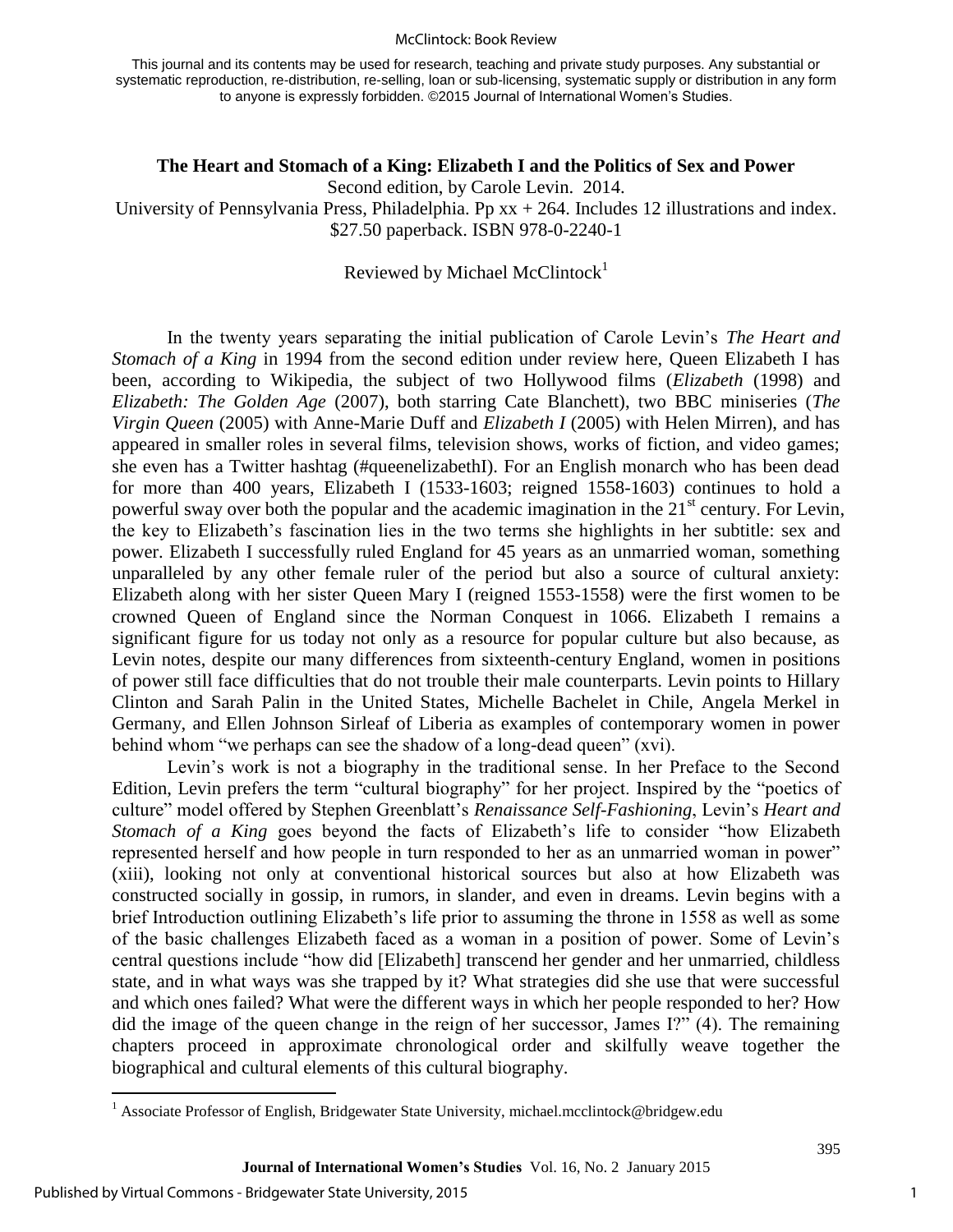Chapter 2, "Elizabeth as Sacred Monarch" focuses on Elizabeth's engagement with religion. As monarch, Elizabeth gained authority over the English church, but Parliament in 1559 was reluctant to grant her the title "Supreme Head" of the Church, the title held by her brother, Edward VI, and her father, Henry VIII. As the Archbishop of York explained, "Her highness, beyinge a woman by birthe and nature, is not qualyfied by God's worde to feed the flock of Chryst, it appeareth most playnley. . . . Therefor she cannot be supreme head of Christ's militant churche" (14). Instead, Elizabeth was given the title Supreme Governor of the Church. As Levin demonstrates, Elizabeth wisely avoided getting caught up in squabbles over semantics and doctrine, which she delegated to the Church hierarchy. Instead, she demonstrated skill in harnessing the spiritual power of religion to bolster her identity as a sacred monarch. Elizabeth, like her sister Mary, continued medieval rituals of applying the royal touch to cure those afflicted with the "king's evil" or scrofula, and ritually washing the feet of the poor on Maundy Thursday. Unlike her sister Mary, however, Elizabeth demonstrated far greater awareness of how to use the spectacle of these ceremonies to reinforce her political authority. Elizabeth's popular identity as the Virgin Queen is perhaps the strongest example of this blend of piety and politics: while the cult of the Virgin Mary was suppressed with the restoration of Protestantism under Elizabeth, the queen and her councilors consciously worked to adopt much of the symbolism associated with the Virgin Mary to the public persona of the Virgin Queen, cleverly coloring the Queen's popularity with a sacred aura of religious devotion.

Chapter 3, "The Official Courtships of the Queen" examines the intense pressure Elizabeth faced throughout her reign to marry and produce an heir to the throne. Elizabeth's identity as Virgin Queen was powerful, but at the same time she also recognized the political and diplomatic value of entering into marriage negotiations with important European allies; she also, as Levin emphasizes, seemed to enjoy the game of courtship and proposals that went with these marriage negotiations, and was at least initially sincere in her desire to find a husband acceptable to both herself and her subjects. Levin focuses on the three major foreign marriage negotiations during Elizabeth's reign: Archduke Charles in the mid-1560s; the Duke of Anjou in 1571-72; and Anjou's brother the Duke of Alençon in the late 1570s and early 1580s. The chapter also explores the chief domestic contender for Elizabeth's hand during the early years of her reign, Robert Dudley, the Earl of Leicester. Elizabeth's relationships with Dudley and Alençon both revealed strong affection on her part, yet in the end the Virgin Queen rejected the roles of wife and mother. Levin suggests that Elizabeth's personal history may have provided a powerful argument against marrying: "Unmarried, Elizabeth avoided the role of wife and the risk of being perceived as the inferior partner in the marriage relationship. Also, she need worry neither about lack of fertility and subsequent embarrassment, such as dogged her sister Mary, nor about the risks of dying of disease related to childbirth, as were the fates of two of her stepmothers, Jane Seymour and Katherine Parr. Certainly there were costs as well to this choice, both personal and political, but it was a choice that was also in keeping with Elizabeth's own wishes" (65).

The fourth chapter, "Wanton and Whore", develops naturally from the previous chapter's discussion of Elizabeth's marriage negotiations. Here Levin considers Elizabeth's sexuality and the ongoing questions, comments, and gossip that she faced on this matter throughout her reign. Early in the reign, Levin writes, interest in the Queen's sexual behavior "was a means for the people to express their concern over a female monarch, and also a way of expressing the hope she would fulfill her womanly function, and have a child", while later in the reign, when Elizabeth was too old to have a child, rumors of her sexual misconduct "served as a focus for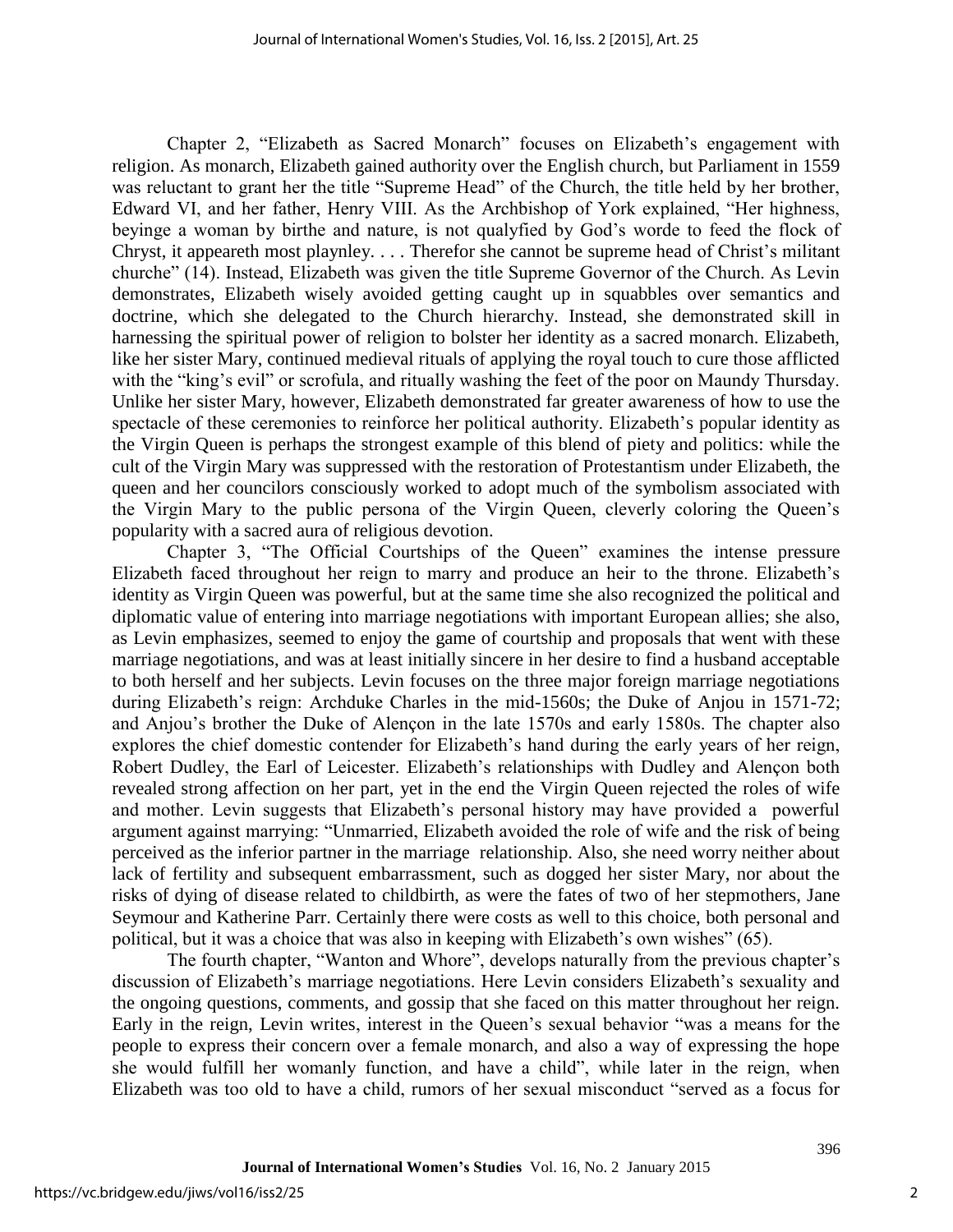discontent and fear for the succession" (67). Levin assembles an impressive amount of rumor and gossip concerning the Queen's supposed pregnancies, illegitimate children, and secret affairs with Dudley and others. Far from being idle speculation, Levin argues that many of these accusations spring from the discontent and anxiety produced by the figure of Elizabeth as a powerful, single, and childless female ruler. Levin goes on to note that paradoxically the very adoration that her subjects felt for Elizabeth made her also the focus for their distress as her reign wore on and the question of the succession remained unresolved: "comments about her sexuality were one way for her people to come to express their ambivalent feelings about her position as ruler, and also to come to terms with it" (90).

Chapter 5, "The Return of the King", emerges from the concerns of the fourth chapter: if the ongoing discussion of Elizabeth's sexuality sprang in part from the anxieties produced by the absence of a husband and an heir, this chapter looks at persistent rumors that Elizabeth's brother, Edward VI, who died in 1553, was in fact alive and ready to return to England and claim his throne. Levin acknowledges that while historically both kings and queens have been troubled by impostors and false claimants to their thrones, for a king these figures tend to appear only when his legitimacy is in question, while for both Mary and Elizabeth, succeeding to the English throne after centuries of kings, their very presence on the throne immediately raised questions of legitimacy and a desire to return to the "normal" masculine order of things. In addition to spectral brothers, Levin tells the story of Anne Burnell, who claimed to be the daughter of Philip of Spain, Queen Mary's husband and thus potentially a rival claimant to the English throne, and William Hacket, who claimed to be both Jesus Christ and the King of Europe and thus spiritually and politically superior to the Queen. As with the rumors of the Queen's sexual indiscretions, these impostors for Levin are further evidence of the unsettling cultural effect of being ruled by a female monarch, but unlike the rumors, some of these impostors were moved by their anxieties to take action.

The sixth chapter, "Elizabeth as King and Queen," broadens in focus to look at some of the ways Queen Elizabeth presented herself verbally as both male and female, and how this phenomenon was mirrored culturally in the practices of female cross-dressing and the dramatic convention of the female heroine in male disguise on the Elizabethan stage. Tying all of this evidence together is the notion of gender and identity as performance, an analogy that allows Levin to deftly move between literal performance in the theatre and figurative performance on the world stage. A key example in this chapter provides Levin's book with its title. In 1588, as England prepared to face the Spanish Armada, Queen Elizabeth appeared in armor and on horseback before her troops at Tilbury. In her speech, she presents herself to the troops as both woman and king, saying "I know I have the body of a weak and feeble woman, but I have the heart and stomach of a king, and of a king of England too" (144); in a different version of this speech published in the early seventeenth century, Elizabeth again mixes genders but this time without offering herself as weak and feeble: "come and let us fight the battell of the Lord, the enemie perhaps may challenge my sexe for that I am a woman, so may I likewise charge their mould for that they are but men" (144). For Levin, Elizabeth's performance of gender was a complex "multi-layered self-presentation. . . . [that] blurred the definitions of gender and role expectation in her particular position as rule of Renaissance England" (148).

The final chapter, "Dreaming the Queen," covers several recorded instances of Elizabeth appearing to her subjects in dreams, as well as some other forms of dream that appear at the end of Elizabeth's reign and beyond: the dream of rebellion (and its transformation into action) held by the Earl of Essex and its impact on the idealized or dreamed image of Elizabeth as the eternal

397